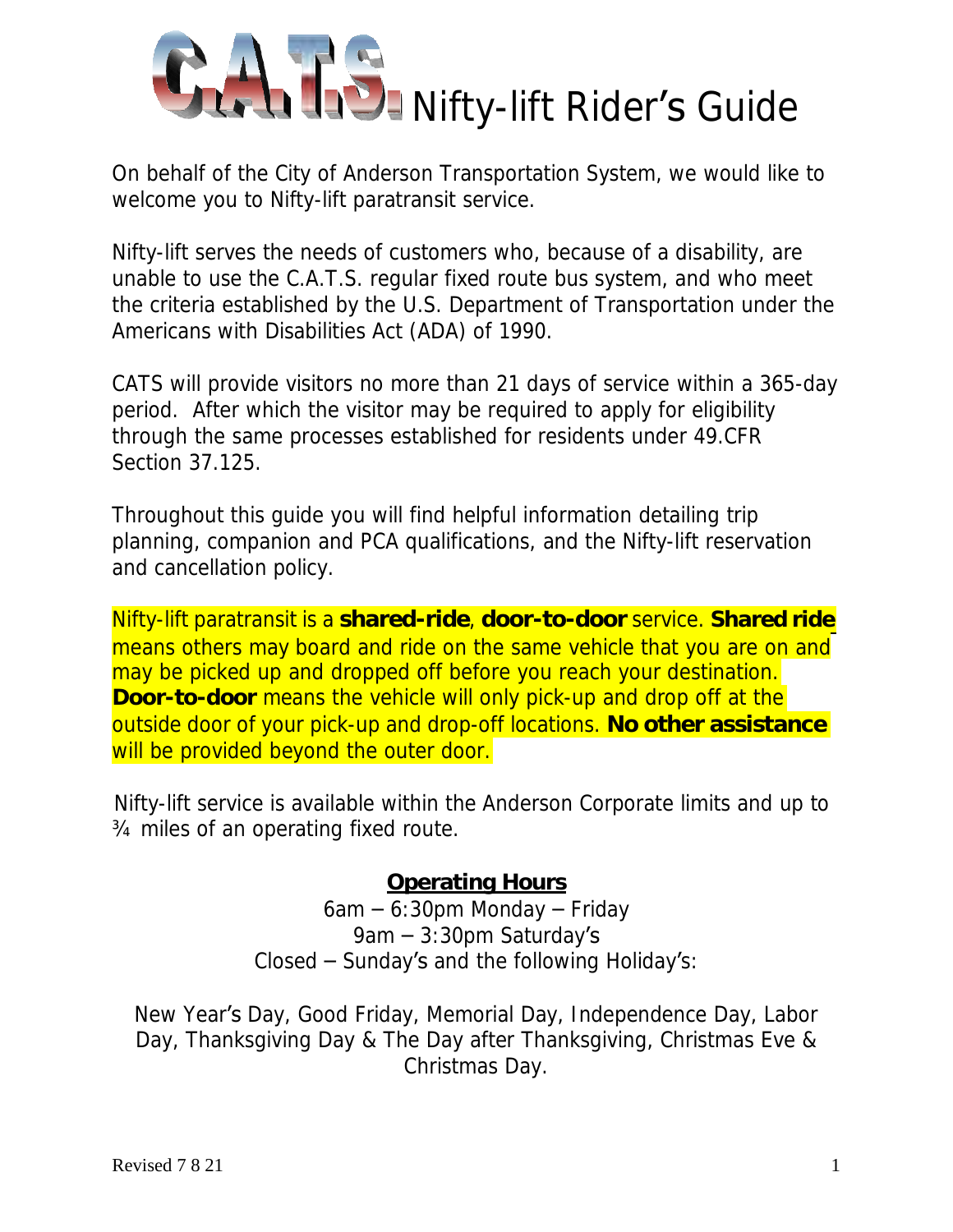#### **Scheduling a Ride on Nifty-lift**

For Reservations & Cancellation's 644-8312 Nifty-lift is not for 911 calls

Hours of Reservations 8am – 6pm Monday – Friday 9am – 3pm Saturday Closed Sunday's and the following Holiday's: New Year's Day, Good Friday, Memorial Day, Independence Day, Labor Day, Thanksgiving Day & The Day after Thanksgiving, Christmas Eve & Christmas Day.

An Answering machine is available during Non-Business Hours to take Requests and Cancellations. A representative will contact you on the next business day to confirm your reservation or cancellation.

You must call and make a reservation to use Nifty-lift. You can arrange a trip up to fourteen (14) days in advance, or up to close of reservation hours the night before you want to travel.

When calling to reserve a ride, have the following information ready:

- ✓ Your first and last name.
- $\checkmark$  The date you want to ride.
- $\checkmark$  The time you want picked up at your point of origin.
- ✓ Where you will be going: number, street.
- $\checkmark$  The time you want picked up for your return trip. We urge you to schedule a ride for your return trip.
- ✓ Return trips that are requested as "Will Call" can result in a substantial wait.
- $\checkmark$  If there is no opening at the time you requested you may be
- ✓ offered an alternate time up to one hour before or after the original time you requested.
- ✓ Under normal circumstances, you must schedule your trip at least one day before you want to travel, however a limited number of "same day" trips MAY be available.
- $\checkmark$  Reservationists will assist you with scheduling your appointments.

Note: You should schedule your pickup time for 45 minutes to 1 hour prior to your appointment time. A trip on Nifty-lift can take as long or up to twice the time it would on the fixed route service.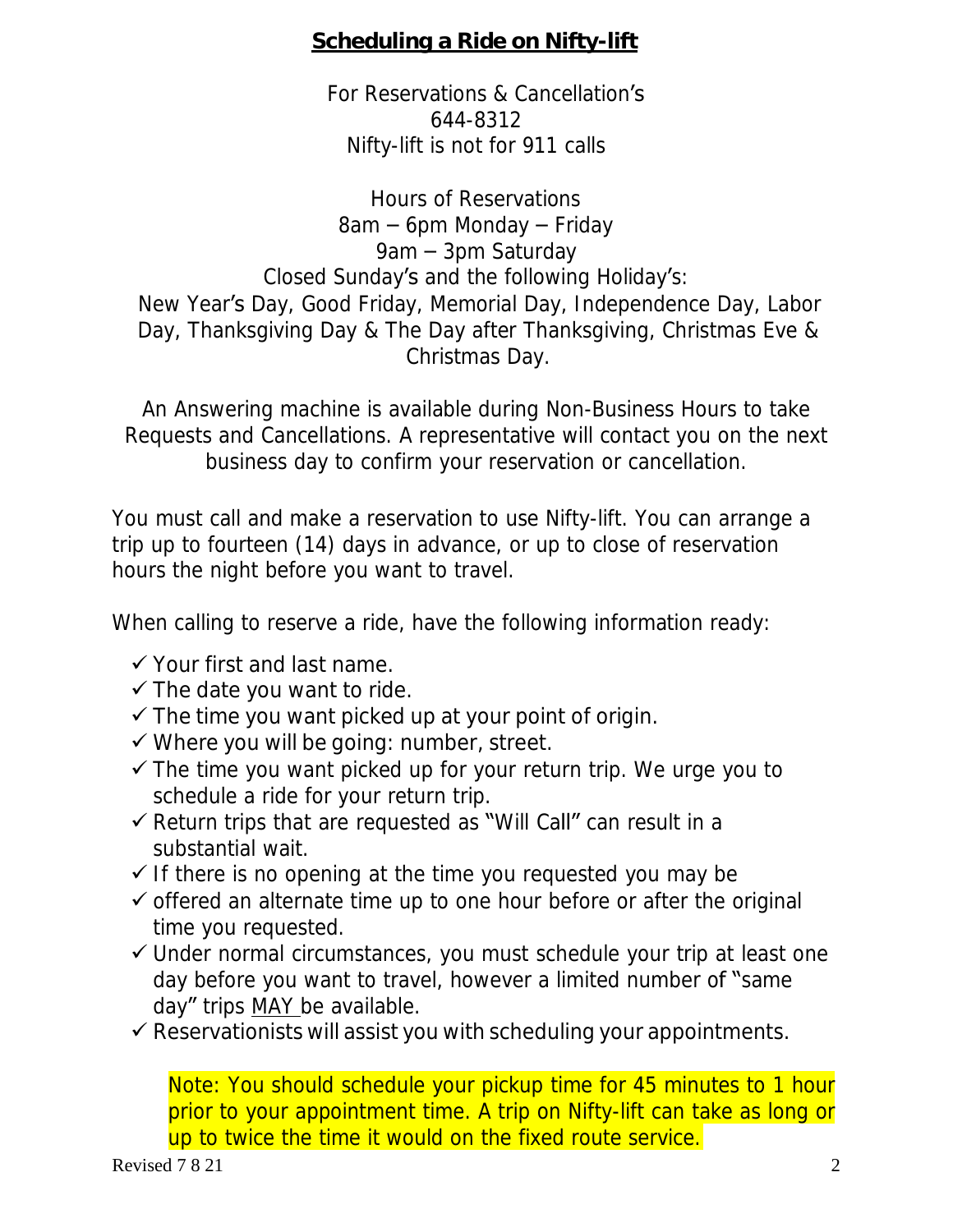# **Riding Nifty-lift**

### **Pickup and Drop off procedures**

### 15 minute Pickup Window:

When you reserve a ride, the vehicle may arrive 15 minutes before or after your scheduled pickup time. For example, if your pickup time is scheduled for 8am, the vehicle may arrive anytime between 7:45 am and 8:15 am. You should be ready to board the vehicle at the beginning of your pickup window.

You will be expected to board the vehicle within 5 minutes of its arrival within your pickup window. For the 8am pickup example, if your vehicle arrives at 7:45 am, you must be on board by 7:50 am. After the 5 minute wait, if you are not on the vehicle, the driver will mark you as a "No Show" and leave. If you are a "No Show" and have other rides for the day and need them, please call the dispatcher to confirm the remainder of your rides.

If you still need your ride after being declared a "No Show" we will make every attempt to pick you up, but the wait for the vehicle to return can be substantial.

Due to public safety drivers will not block crosswalks and/or entrances into businesses.

### **Fares**

The Fare for Nifty-lift is \$2.00 per person, per one way trip.

The fare can be paid in cash or with a Nifty-lift ticket purchased in advance by ordering them from the Nifty-lift office. The fare must be given in the exact amount. **The driver does not carry cash and cannot make change.**

Checks, Medicare and Medicaid are not accepted. Passengers will not be transported if he or she does not have the fare.

### **Companions**

You may have a companion ride with you, your companions' pickup and drop off must be the same as yours and they must pay the same fare as you.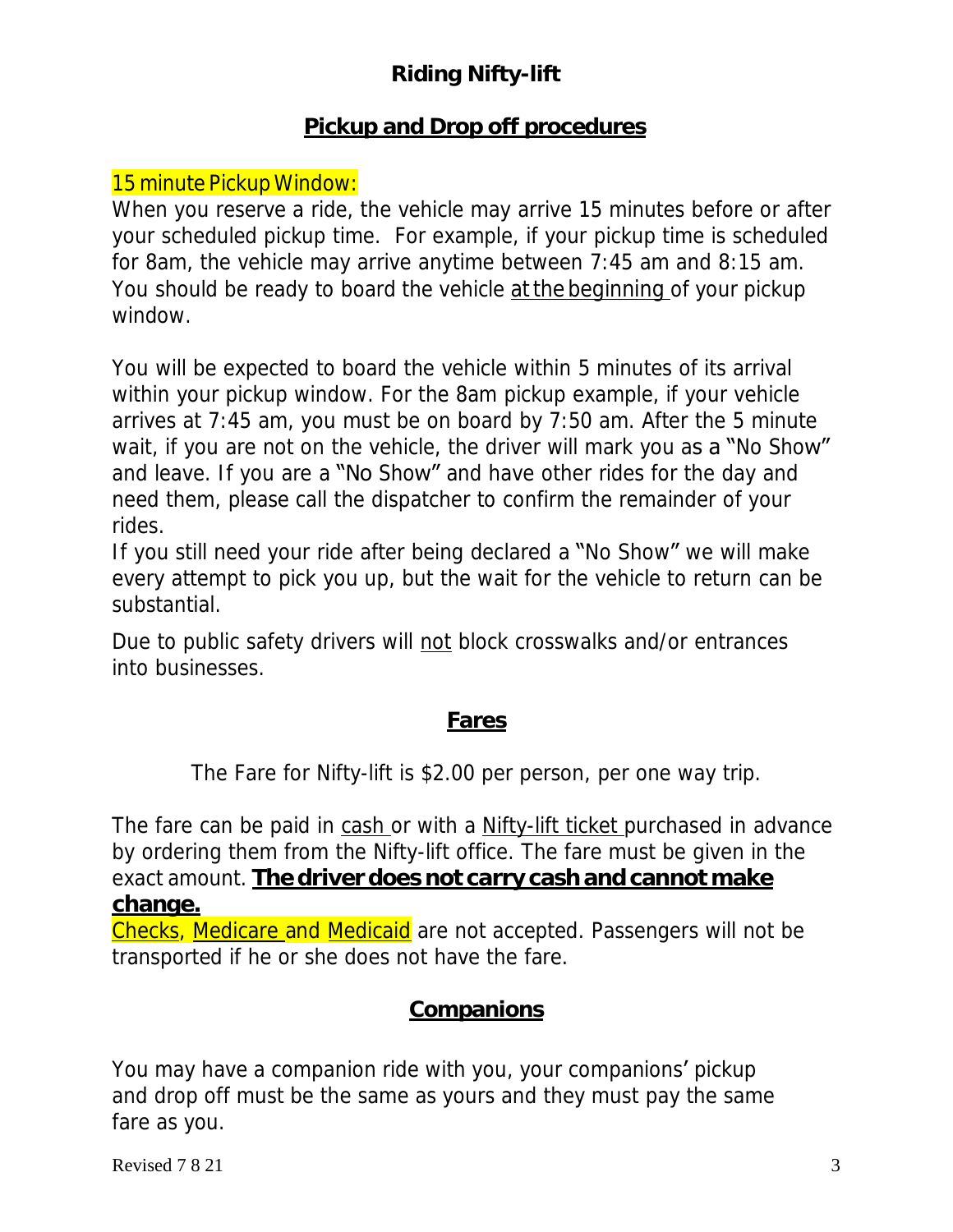A PCA may be a family member, friend or licensed professional, etc… Regardless of the relationship, a PCA is clearly defined to be someone whose services are required by the rider.

PCA's whose services you require, ride for free, but their pickup and drop off locations must be the same as yours.

Should your condition of disability improve or deteriorate, C.A.T.S. management will re-evaluate your need for a PCA.

The decision as to **required** use of a PCA will rest solely on C.A.T.S. management.

#### **Transporting Packages**

Packages that can be easily carried in one trip up the steps by yourself and/or the driver are allowed. The driver will assist with the loading and unloading of packages between the vehicle and the curb. **Customers are responsible for getting packages to and from the curb.**

#### **Mobility Devices**

All Nifty-lift vehicles are equipped with passenger lifts that meet ADA specifications. They will accommodate mobility three or more wheeled devices up to 52 inches by 32 inches and do not have a combined passenger/device weight of more than 800 pounds. Mobility devices that exceed these specifications **will not** be transported. For your safety, please be sure that your mobility device is maintained according to manufacturer's specifications. **Nifty-lift will not transport gurneys.**

#### **Service Animals**

Guide dogs and other service animals are allowed. Small domesticated pets are allowed but, must be in a pet carrier.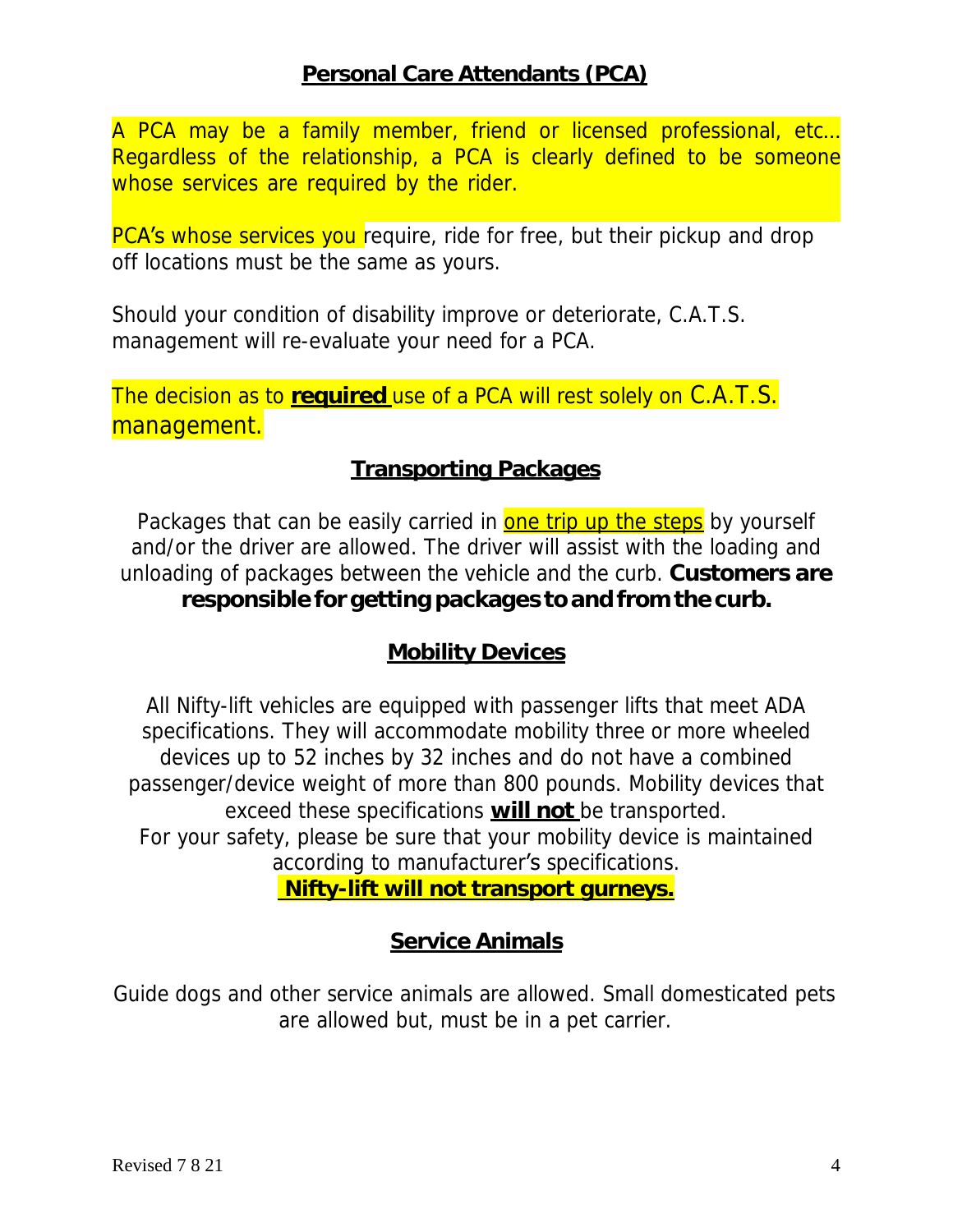### **"No Show" and Late Cancellation Policy**

To cancel trips call the dispatcher at 644-8312. Please remember to cancel trips you cannot use as soon as possible. Due to excessive cancellations and no shows, which have caused lost trips and/or rides for other patrons, it has become necessary to implement a No Show and Late Cancellation Policy. The definitions are as follows:

No Show: Failure to give any notice of cancellation prior to a scheduled pick up time. No shows constitute a pattern of practice of abuse.

Late Cancellation: Less than 2 hours advanced notice.

 **Nifty-lift's Policy for Excessive No Shows and Late Cancellations**

"No Shows", "Late Cancellations" cause serious disruptions in service. Each verified "No Show", "Late Cancellation" counts as one (1) penalty point against the customer.

A customer will be subject to suspension if they accumulate eight (8) penalty points in one (1) calendar month. However, if a customer has used the service for more than 40 trips in a calendar month, then a suspension will take place only if they have a "No-Show", "Late Cancellation", or a "Cancel at the Door" for 20% or more of their trips.

Nifty-Lift will notify customers after they have accumulated four (4) penalty points as a warning that they may be subject to suspension should they continue to accumulate penalty points. A warning letter will be sent for the first violation. Subsequent violations are as follows:

- *Second violation*: seven (7) day suspension.
- Third violation: 14 day suspension.
- Fourth violation: 21 day suspension.
- All subsequent violations: 30 day suspension.

Violations accumulate during a 12 month rolling period. All suspension notices shall include a copy of this policy and how to appeal suspensions. An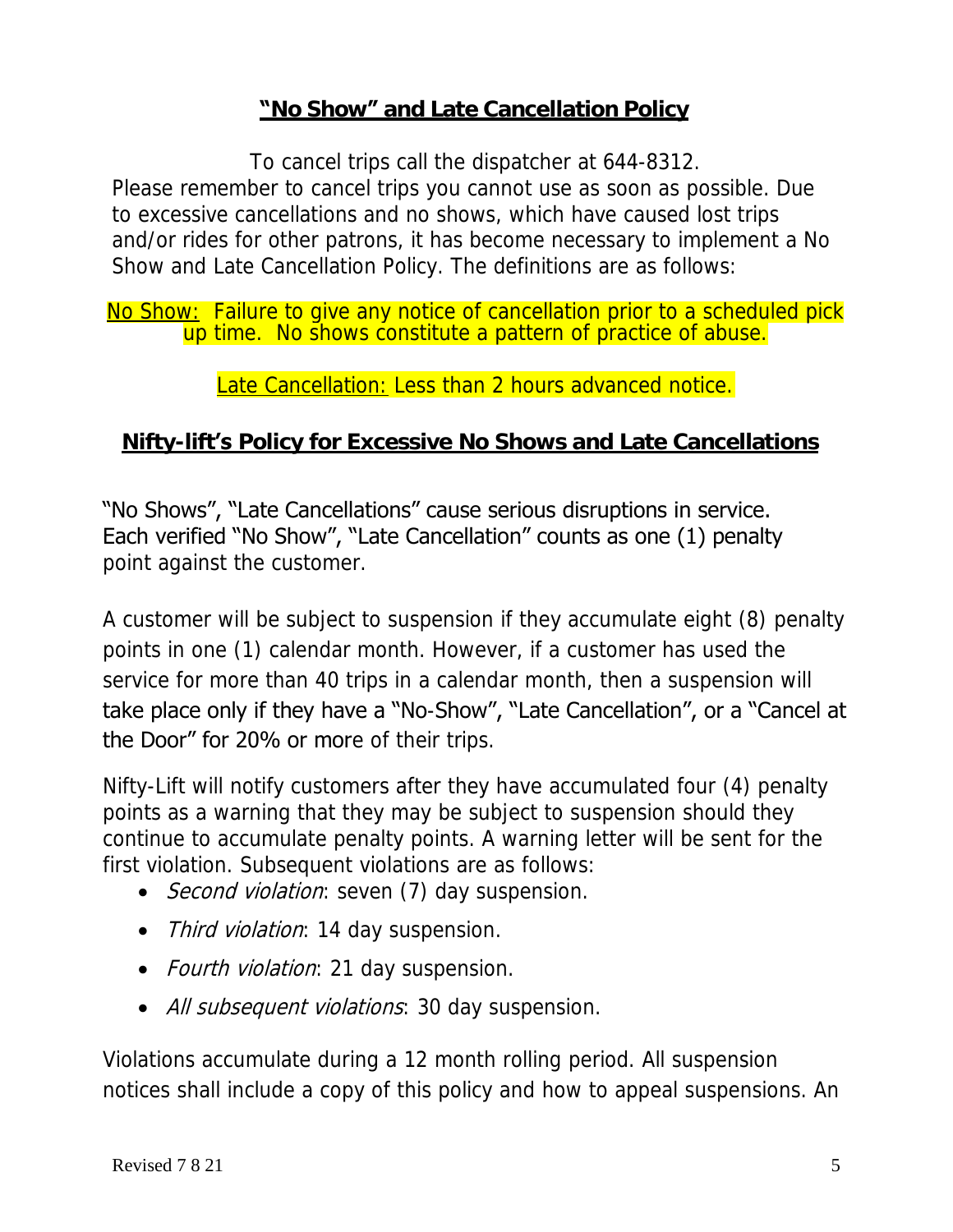appeal may be made in accordance with the process described in the "Appeal Process" section of this guide.

## **Appeals Process**

If you disagree with a decision made by Nifty-Lift regarding eligibility certification or a suspension, contact the ADA Paratransit Supervisor at (765) 648-6403 for an administrative hearing.

If you are still unsatisfied after and administrative hearing with the ADA Paratransit Supervisor, you may file a written appeal. An appointed panel of at least four (4) individuals (made up of transportation officials, medical or disability professionals, and rider representatives) will review your appeal. The appeal process will be carried out in accordance with the ADA regulations.

**Notice of Right to Appeal**

Under the provision of the Americans with Disabilities Act of 1990, customers and applicants have the right to appeal any determination stating that the customer or applicant is not eligible for Nifty-Lift ADA Paratransit Service, any suspension of service, or other restrictions which may have been placed upon the customer or applicant. Appellants must make their appeal within 60 days of receiving a notice of eligibility determination or suspension. Appeals should be submitted in writing to:

> **City of Anderson Transit System Attn: ADA Paratransit Coordinator 530 Dale Keith Jones Road Anderson, IN 46011**

Upon receipt of an appeal request, City of Anderson Transit System will schedule a hearing date. Service will not be rendered until a decision has been made except for "No Show Violation" appeals. Customers who appeal a "No Show" suspension will continue to receive service until a decision has been made.

Transportation to and from the appeal will be arranged by City of Anderson Transit System through the ADA Paratransit Supervisor at no charge to the appellant. An advocate may be designated at the option of the appellant.

Revised 7 8 21  $\sim$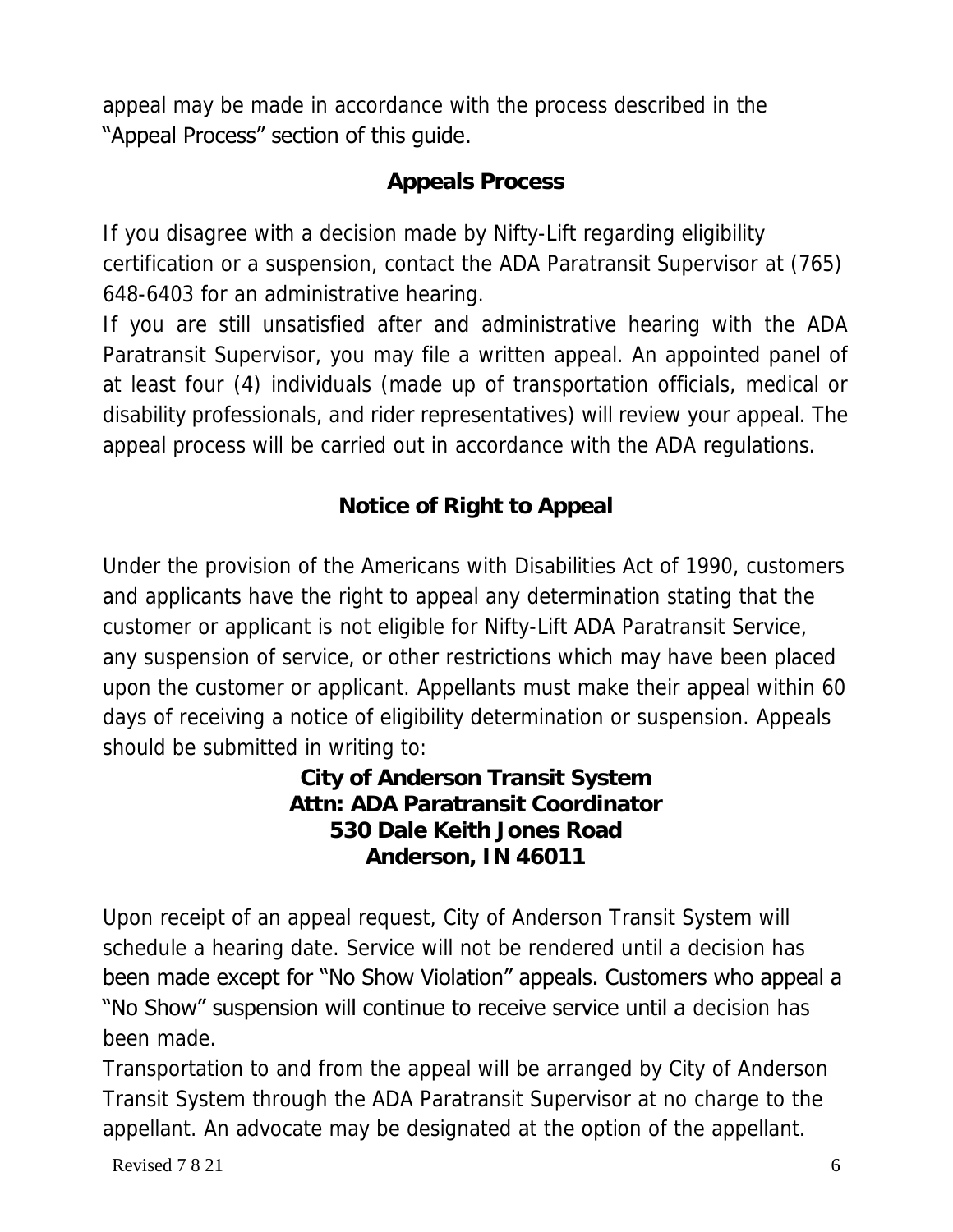The appellant, appellant's advocate, or other representative may make a presentation at the scheduled hearing. An appeal decision will be made no later than 30 days after the hearing date and the written appeal decision shall be mailed to the applicant within one (1) business day of the decision being made. If an appeal decision is not made within 30 days from the date of the hearing, the appellant will receive presumptive eligibility until such time that a decision can be made.

If there is any change in the customer or applicant's ability to use the fixedroute bus service in the future, the customer or applicant may submit a new application for ADA Paratransit Services through the Nifty-Lift Office.

# **Rules of Conduct:**

Failure to follow these Rules may be cause to deny your use of Nifty-lift services. Failure to follow Instructions from C.A.T.S. personnel may also be cause to deny your use of nifty-lift services.

- ❖ Behavior which is unsafe, causes damage or disturbs other passengers is not allowed on Nifty-lift.
- ❖ You may only bring on board 2 packages which you or the driver can carry in one trip up the steps. No packages shall obstruct an aisle, exit or interfere with the driver.
- ❖ All food and beverages must be in sealed containers and cannot be consumed on the Nifty-lift.
- ❖ Personal listening devices are permitted as long as they do not disturb the driver or other passengers.
- ❖ Weapons, explosives or incendiary devices are prohibited on Nifty-lift vehicles and property.
- ❖ Service animals are permitted.
- ❖ Small domestic pets can be transported in an approved animal container only. All other animals are prohibited.
- ❖ No smoking.
- ❖ Seat belts are to be worn whether you are traveling in a seat or with a mobility device.
- ❖ Shoes and shirts are required.
- ❖ Children must be accompanied by an adult.
- ❖ Loitering and solicitation are prohibited on Nifty-lift vehicles and property.